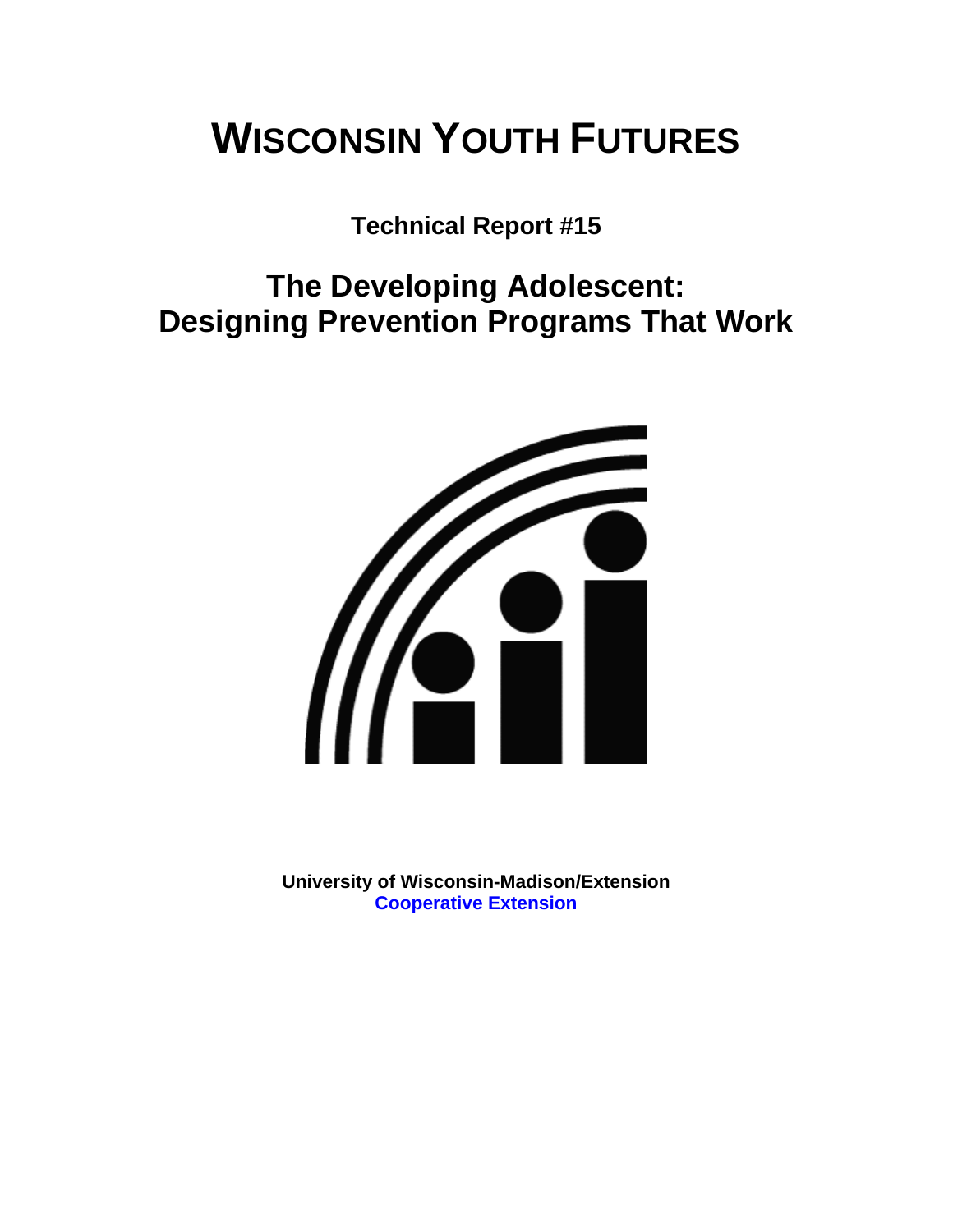

The changes that occur during adolescence are faster and greater than at any other time of life except infancy. These changes that occur as adolescents mature from childhood into adulthood make adolescence a time of promise, yet also an age of risk. In Youth Futures, we try to build community support for youth that can help tip the scales from risk to promise.

We can work more effectively with youth, and our prevention programs can be more successful, if we take into account the changes that occur in adolescents and in their world. Changes occur in the way adolescents think and in their relationships with parents and peers. In our society, changes have also occurred in the timing of puberty and in how youth are prepared for adult roles. Each of these changes are discussed below, and implications are given for the design and implementation of prevention programs based upon the research of Steinberg, Howard, the Carnegie Council, and others.

While this paper deals with changes that are true for most adolescents, adolescents are clearly as different in their personalities, abilities, and coping skills as adults. Early adolescents (roughly ages 10 to 13) have different needs and concerns than middle adolescents (about ages 14 to 17) or late adolescents (ages 18 to 21); the sequence of changes, however, is roughly the same.

## **Changes in thinking**

- **Using logic and reason.** When trying to solve problems, adolescents do not guess at random; rather, they can devise several plans to figure out solutions and logically consider the consequences of each.
- **Thinking abstractly.** While children deal best with things they can see and manipulate, adolescents are able to figure things out in their heads. Adolescents understand abstract concepts like loyalty and honesty; they no longer see things in the simple black and white terms of childhood—mean or nice, smart or stupid. For the adolescent, the world becomes grayer, more uncertain, and open to debate.
- **Imagining possibilities.** Children's thinking is oriented toward the here and now—to things they can observe directly. Adolescents, on the other hand, can imagine the world different than it is now; for example, adolescents can think what life would be like if their parents, school, or community were different. These advances in thinking prompt questions about their identity as well; adolescents begin to realize that who they are now is only one possibility of who they might be in the future.

*Implications for prevention.* These changes in thinking begin to emerge at ages 11 or 12, but these new abilities do not jell until much later. Thus, young people have advanced thinking on some topics but not others, on some days but not always. For children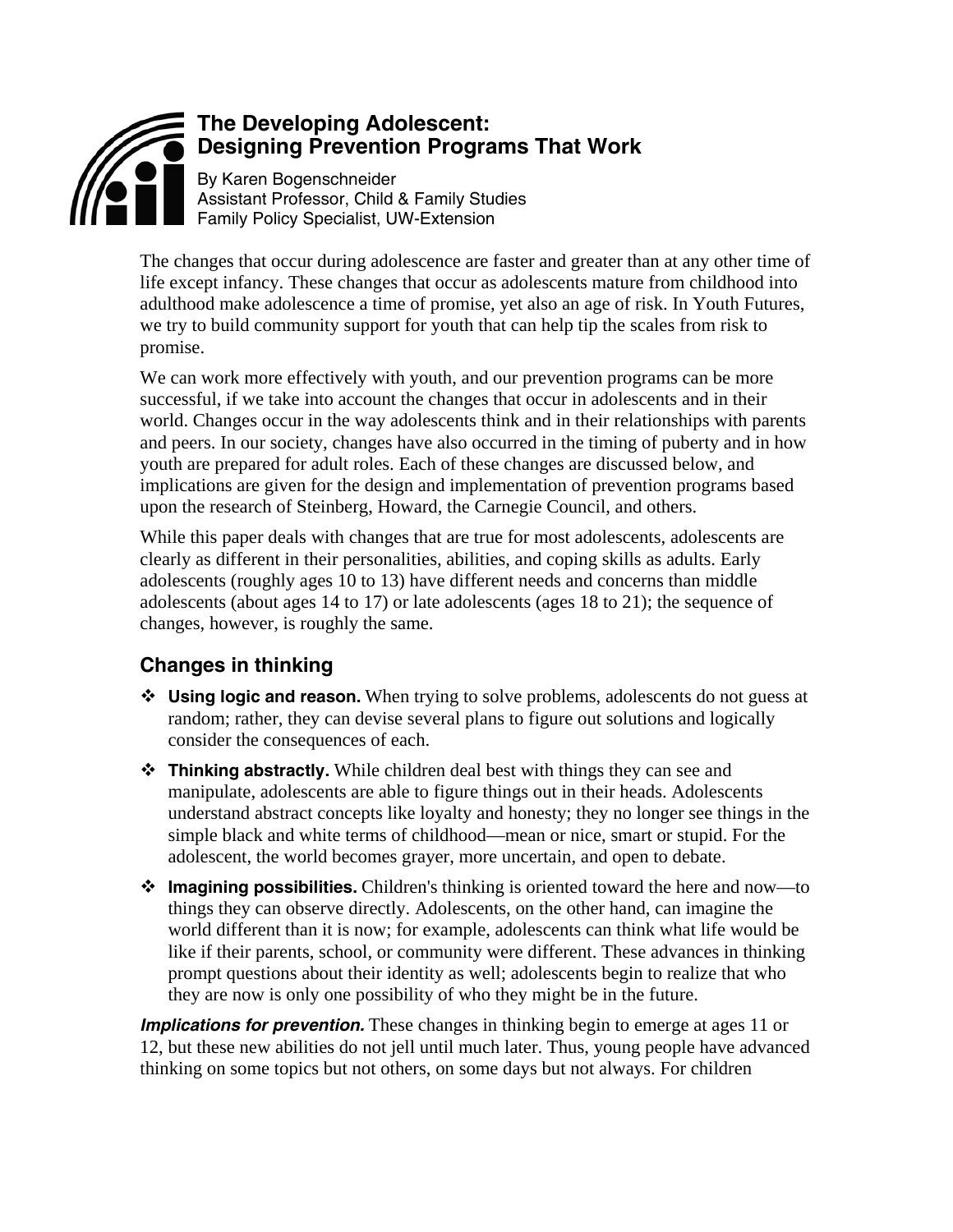younger than 11 or 12, prevention programs can focus on the immediate, concrete results of being involved in risky behaviors. For example, arguing that smoking makes your teeth yellow and gives you bad breath will work better than arguing that smoking will cause lung cancer 20 years from now. In addition, adolescents older that 13 can role-play risky situations, imagine how they would handle them, and consider alternative responses.

 **The personal fable.** The personal fable is the tendency of adolescents, and even some adults, to view themselves as unique and special, and, therefore, not as susceptible to risks as everyone else. For example, a teen who can recite statistics about alcohol and fatal automobile accidents, may still drink and drive because he believes he can handle it.

A major frustration of prevention programmers is that information approaches or fear tactics often don't work. Information, in and of itself, may increase knowledge but not change behavior. The personal fable permits adolescents to dismiss what they know is true, by acting as if it does not apply to them.

*Implications for prevention.* The newest generation of prevention programs has turned to teaching prevention skills such as decision-making, stress management, and refusal techniques. Teaching specific skills is less likely to be undercut by an adolescent's feelings of invulnerability than giving teens information and expecting them to apply it on their own. The more specific the training, the better; refusal skills don't always carry over from one situation to another. For example, students who learn specific techniques for saying no to sexual pressures may find it difficult to apply this information to drinking.

 **The imaginary audience.** Adolescents acquire the ability to think about what others are thinking. While this new skill can benefit adolescents socially, the early adolescent, in particular, may overcompensate and imagine that everyone is always thinking about him/her. By creating this imaginary audience, adolescents overestimate the pressure to try drugs, the adverse consequences of not doing so, and their peers' involvement in problem behaviors. In fact, adolescents overestimate sexual activity by peers by as much as seven times.

*Implications for prevention.* Telling adolescents not to care about what their friends think probably won't work; instead, showing them that their friends care less about their behaviors than they imagine may be more effective. Group discussions can reveal to individuals just how imaginary their beliefs may be. For example, we know that adolescents are *not* likely to reject or accept others based solely on alcohol use; adolescents are more apt to believe this when it comes from their peers rather than adults.

#### **Changes in relationships with parents and peers**

 **Peer pressure and parent influence.** Susceptibility to peer influence increases from 3rd to 8th grade, peaks around age 14, and declines during the high school years as adolescents become more self-reliant; susceptibility to the influence of parents, on the other hand, declines during these years. As the influence of peers becomes stronger, it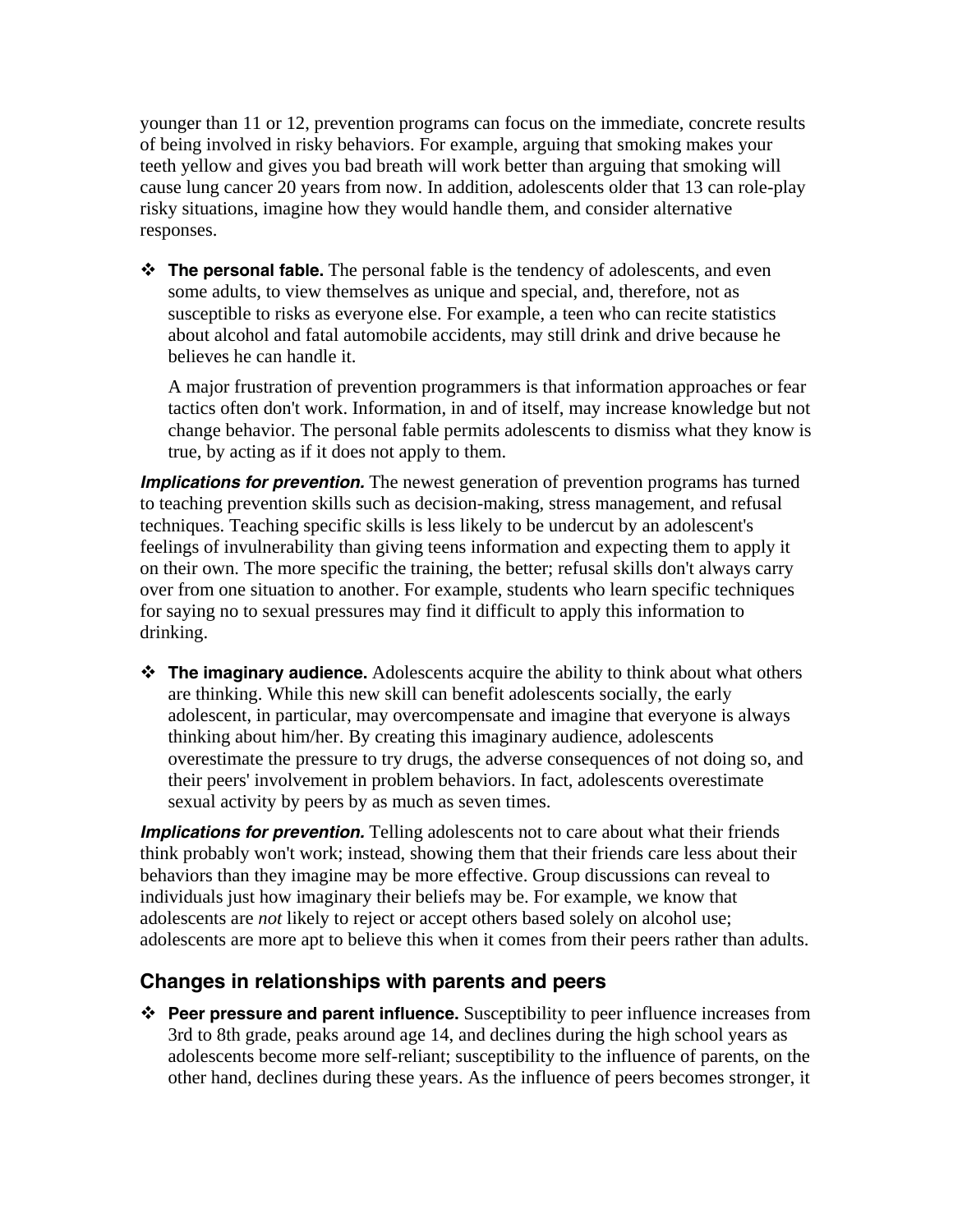is easy to overestimate the negative influence of peers. Not all peer pressure is negative, however; adolescents also exert positive pressure on each other to finish high school and to behave responsibly.

At the same time, it is easy to underrate the influence of parents. Peers become more influential on some matters such as clothing, alcohol use, and the time spent on homework. Yet parents remain the major influence on their children in other areas occupational plans, educational aspirations, and religious beliefs.

Thinking of peer influence separately from parent influence is wrong, according to recent studies. Young people clearly do best when they have the support of both parents and peers; young people who find neither group supportive do much worse. Even though peers have a stronger effect on the use of marijuana or hard liquor, for example, parents still influence this decision. Furthermore, when adolescents feel close to their parents, they are more apt to choose friends whose values and attitudes are similar to those in their family.

**Implications for prevention.** These findings explain why adolescents teaching their younger peers how to say no to alcohol or sex has been one of the most effective prevention programs. Peer approaches appear particularly effective during the years of 6th to 8th or 9th grade when peer pressure reaches its peak. Most peer programs, however, focus on increasing the youngster's ability to resist negative peer pressure and pay little attention to the school and community in which the adolescent lives. Peer approaches could be strengthened with school and community campaigns to reduce the amount of negative peer pressure the adolescent faces, while, at the same time, building ways adolescents can influence each other to behave responsibly. Peer programs could also be more effective in preventing problem behaviors if accompanied by programs for parents on their role in prevention. Similarly, prevention programs aimed at parents, without attempts to marshall negative peer pressure, are less apt to be successful.

#### **Changes in the timing of physical maturity**

 **Declining age of puberty.** The age at which young people can reproduce has dropped 3 months every 10 years during the last century. Today the average age of puberty for girls is about 12½, but some girls begin as early as 9 years of age and others as late as 16. For boys, the average age of puberty is 13½, but ranges from 10 to 17. Today's young people go through puberty earlier and stay in school longer; this has resulted in the longest separation in human history between when adolescents are able to reproduce and when they assume adult roles and responsibilities. Thus, young people become fertile several years before they become mentally, socially, and morally mature.

Similarly, recent studies indicate a disturbing decline in the age of first use of alcohol and other drugs; the percentage of 6th graders using drugs has tripled in the last 10 years.

*Implications for prevention.* Discussing problem behaviors with children needs to begin early. If we start our prevention programs too late, some of these behaviors have already begun to crystallize and become more difficult to change. Even our most successful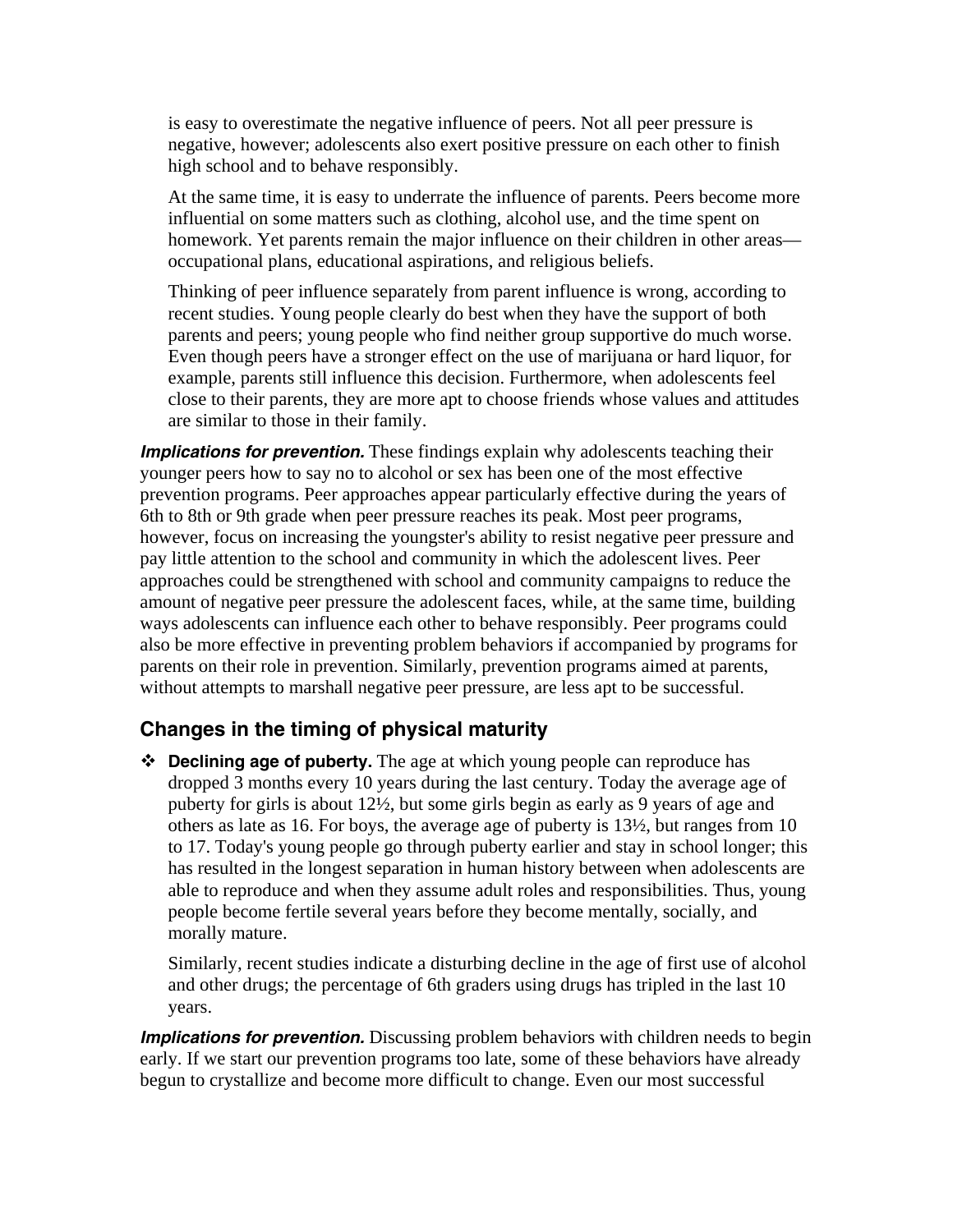prevention programs do not work after adolescents begin drinking or become sexually active. Furthermore, our preventive efforts must be consistent with how early adolescents think as well as their level of social and moral maturity.

#### **Changes in social roles and status**

- **Unclear adult status.** Are adolescents adults or kids? This question has no clear-cut answer. Legally, adolescents can work at 14, drive at 16, marry at 18, and drink at 21. In addition, we have few formal ceremonies marking the transition from childhood into adolescence or from adolescence into adulthood. This vague sense of when and how adolescents become adults may make adolescence a more difficult time than if the transition were more clearly marked. Adolescents may substitute symbols of adulthood, such as drinking or sexual activity, to show their maturity.
- **Limited preparation for adult roles.** Young people today are given little direct preparation for their adult roles as workers, parents, and citizens; few opportunities exist to pursue meaningful roles in the community. Using drugs and alcohol could be one of the only tastes of adulthood available to young people. When young people enter responsible roles, such as work and family commitments, they usually cut back on their use of alcohol and other drugs. Young people, who are working toward important future goals, cite more reasons for limiting their involvement in problem behaviors than youngsters who see few opportunities.

*Implications for prevention.* Communities could provide "markers" of increasing maturity such as celebrating the entry into or exit from middle school or junior high with a community picnic or by granting kids extra privileges. Communities could also provide more meaningful opportunities for kids: volunteering in hospitals, nursing homes, or child care centers; serving as tutors or mentors to younger children; teaching slightly younger peers how to say no to alcohol or sex; and giving youth increasing responsibility and decision-making power. Families, schools, organizations, and communities can engage youth in meaningful roles by providing opportunities for involvement, the skills necessary to be successful, and recognition for their accomplishments.

### **Summary**

Adolescents have basic human needs that must be met if they are to safely negotiate the passage from childhood to adulthood. Among these needs are to

- $\cdot$  try out their new thinking abilities, discuss possibilities, disagree, and practice stating and defending viewpoints;
- $\triangle$  be a valued member of a constructive peer group;
- $\triangle$  experience caring relationships with parents and other adults in the community;
- $\cdot$  receive training and experience in the adult roles of worker, parent, and citizen; and
- $\triangle$  believe in a promising future with real opportunities.

Prevention programs that work take into account the needs of the growing adolescent. Adolescents are more apt to make a successful transition into adulthood when supported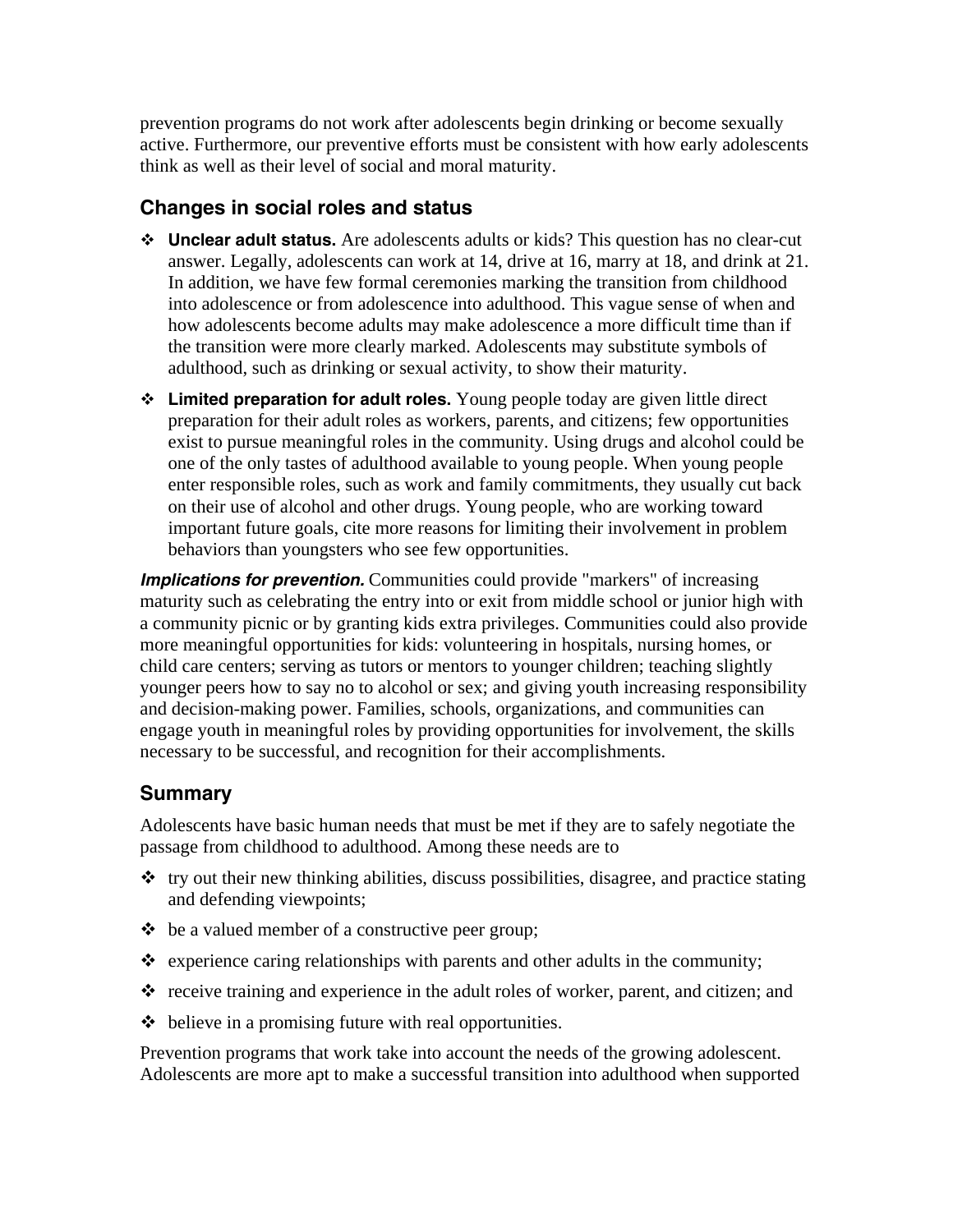by a loving family, close friends, good schools, and caring communities. Building these supports through programs like Youth Futures can tip the scales from adolescence as a time of risk to an age of promise.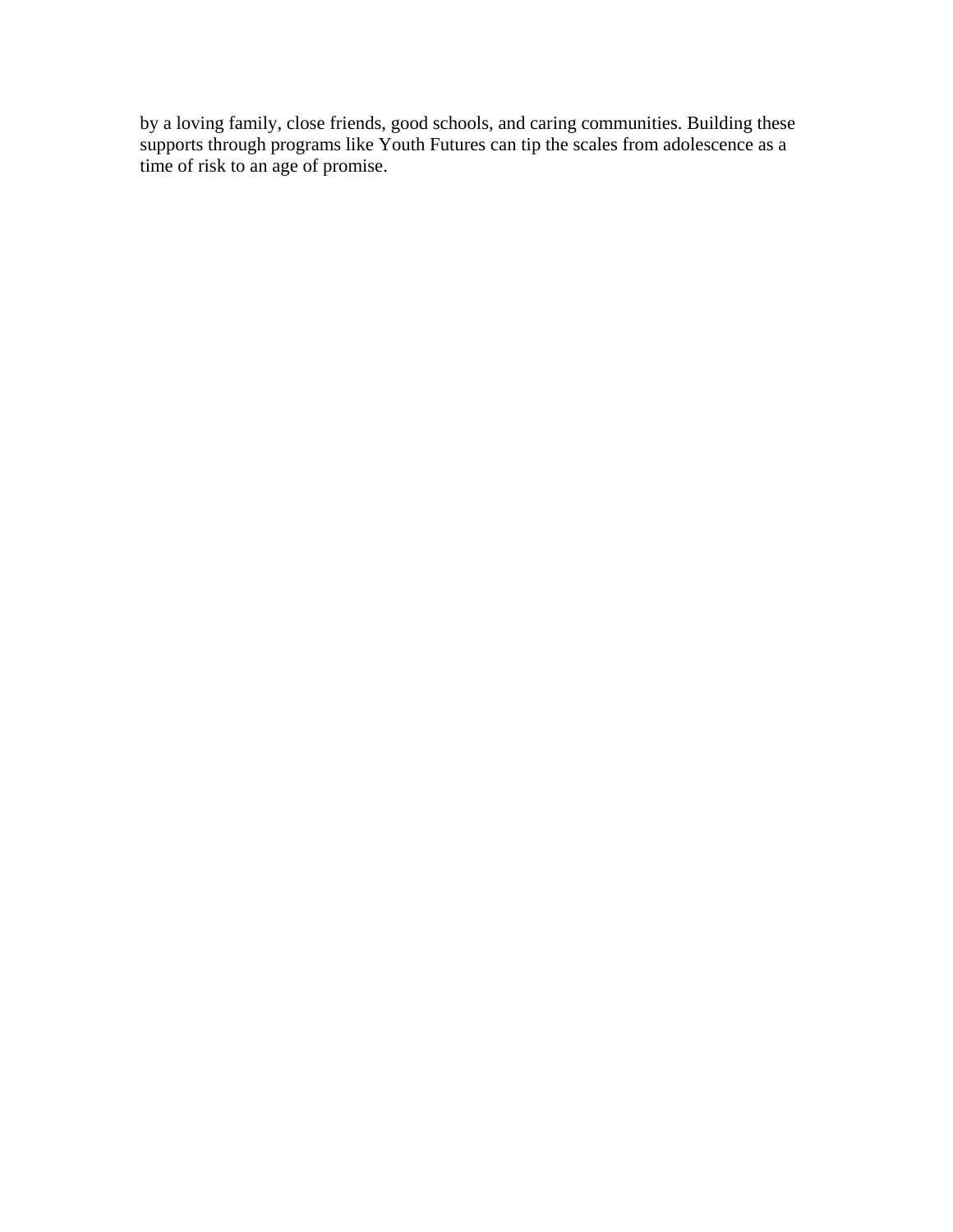#### **References**

- Carnegie Corporation of New York. (1990). Adolescence: Path to a productive life or a diminished future? *Carnegie Quarterly, 35,* 1–13. New York: Carnegie Corporation. (Subscription and individual issues available free upon request from the Carnegie Corporation of New York, 437 Madison Avenue, New York, NY 10022; phone 212- 371-3200.)
- Howard, M. (1988). *How to help your teenager postpone sexual involvement.* New York: Continuum.
- Steinberg, L. (1991). Adolescent transitions and alcohol and other drug use prevention. *Preventing adolescent drug use: From theory to practice.* Office of Substance Abuse Prevention Monograph-8 (pp. 13–51). Washington, DC: U.S. Department of Health and Human Services.

Steinberg, L., & Levine, A. (1990). *You and your adolescent: A parent's guide for ages 10–20.* New York: Harper & Row.